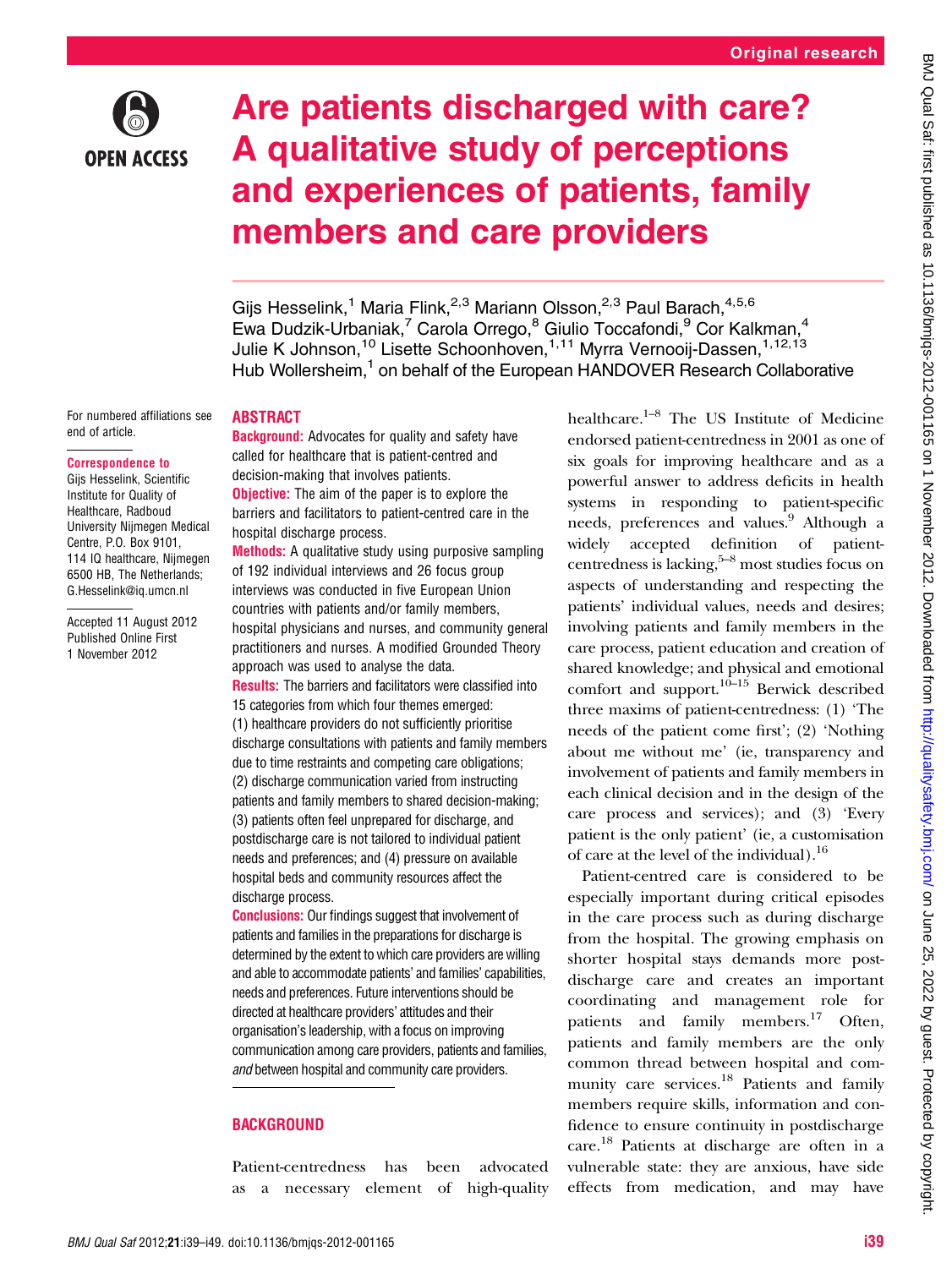# Original research

functional or cognitive impairment.<sup>18–20</sup> Discharge can also be an intense episode in the care process where patients and family members are not ready to care for the patient at home, and are confronted with difficult decisions and changes (eg, financially and emotionally) that impact their home setting and resources.

Patients, despite the recently increased focus on patient-centredness, often leave the hospital unprepared for postdischarge demands.  $2^{1-23}$  A recent survey of patients with complex care needs in 11 countries reported that one in four did not receive instructions for follow-up nor did they receive clear medication directions.<sup>24</sup> Other studies have demonstrated that patients and family members express anxiety and a sense of abandonment after discharge.25–<sup>27</sup> Patient unpreparedness, anxiety and a misunderstanding of the full ramifications of their situation at discharge are believed to increase hospital readmissions and adverse events in the posthospital setting. This is especially the case for the elderly and those with chronic conditions who require frequent transitions between hospital and home care. $28-31$ 

There is little understanding about the factors that facilitate or create barriers to patient-centred care at hospital discharge. Identifying the barriers and facilitators may help in the design of effective solutions for improving the discharge process. This may improve patients'/families' self-care skills (eg, improving medication adherence), mitigate patient anxiety, and reduce avoidable and costly readmissions.

The aim of this study was to explore the barriers and facilitators to patient-centred care in the hospital discharge process. We elicited perceptions and experiences about the discharge process through interviewing

patients, family members and care providers (in the hospital and the community).

## **METHODS**

#### Study design and settings

We conducted a qualitative study of patient handovers at hospital discharge in nine hospitals, and their respective primary and community care settings, as part of the HANDOVER project, which addresses patient handovers at the hospital to primary care interface in five European nations. $32$  The countries involved in the HANDOVER project (The Netherlands, Spain, Poland, Italy and Sweden) represent a wide variety and types of European healthcare and funding systems. Four academic or teaching hospitals and five regional community hospitals representing all five nations were selected to ensure the sample reflected a wide variation in hospital type, size and structure. Hospitals varied in size from 127 to 1042 beds.

#### **Participants**

Participants in the study were stakeholders in the discharge process, including patients and family members (if available), and healthcare providers (physicians, nurses) of the recruited patients at the hospital and community care settings. Patients recruited fulfilled both the general and country-specific inclusion criteria (table 1). We used purposive sampling to ensure diversity of patients (ie, age, gender, diagnosis, hospital setting and wards) and healthcare professionals. The patients or their proxy, if a patient was unable to

| Study population inclusion and exclusion criteria<br>Table 1           |                                                                                                                                                                                                                                                                                       |                                                                                                                                                                                                                                                                                                                                                                                                                                                                                                                                      |  |  |  |
|------------------------------------------------------------------------|---------------------------------------------------------------------------------------------------------------------------------------------------------------------------------------------------------------------------------------------------------------------------------------|--------------------------------------------------------------------------------------------------------------------------------------------------------------------------------------------------------------------------------------------------------------------------------------------------------------------------------------------------------------------------------------------------------------------------------------------------------------------------------------------------------------------------------------|--|--|--|
|                                                                        | <b>General inclusion</b>                                                                                                                                                                                                                                                              | <b>Country-specific inclusion</b>                                                                                                                                                                                                                                                                                                                                                                                                                                                                                                    |  |  |  |
| Patients and/or<br>family<br>members                                   | 18-years-old plus any of the<br>following diagnoses: diabetes<br>mellitus, asthma, COPD, chronic<br>heart failure and/or prescribed<br>$6+$ drugs<br>Recruited consecutively at the point<br>of their hospital discharge<br>Discharged to the community<br>(ie, home or nursing home) | <i>The Netherlands:</i> patients admitted to internal medicine, pulmonary<br>diseases, cardiology or (vascular) surgical wards<br><i>Spain:</i> patients belonging to cultural minority groups with limited<br>health literacy (capacity to read, write and understand healthcare<br>information)<br>Poland: patients ≥60 years of age<br>Italy: patients admitted to emergency ward<br>Sweden: patients admitted to emergency ward from emergency room.<br>If living at a nursing home, only within a geographically specified area |  |  |  |
| Hospital<br>physicians and<br>nurses                                   |                                                                                                                                                                                                                                                                                       | Internal medicine, pulmonary diseases, cardiology or (vascular) surgical wards                                                                                                                                                                                                                                                                                                                                                                                                                                                       |  |  |  |
| GPs and<br>community<br>nurses                                         | Representing the communities to which the patients were discharged                                                                                                                                                                                                                    |                                                                                                                                                                                                                                                                                                                                                                                                                                                                                                                                      |  |  |  |
| <b>Exclusion criteria</b>                                              |                                                                                                                                                                                                                                                                                       | Patients referred to other care units within the hospital prior to their discharge home or discharge to another country                                                                                                                                                                                                                                                                                                                                                                                                              |  |  |  |
| COPD, chronic obstructive pulmonary disease; GP, general practitioner. |                                                                                                                                                                                                                                                                                       |                                                                                                                                                                                                                                                                                                                                                                                                                                                                                                                                      |  |  |  |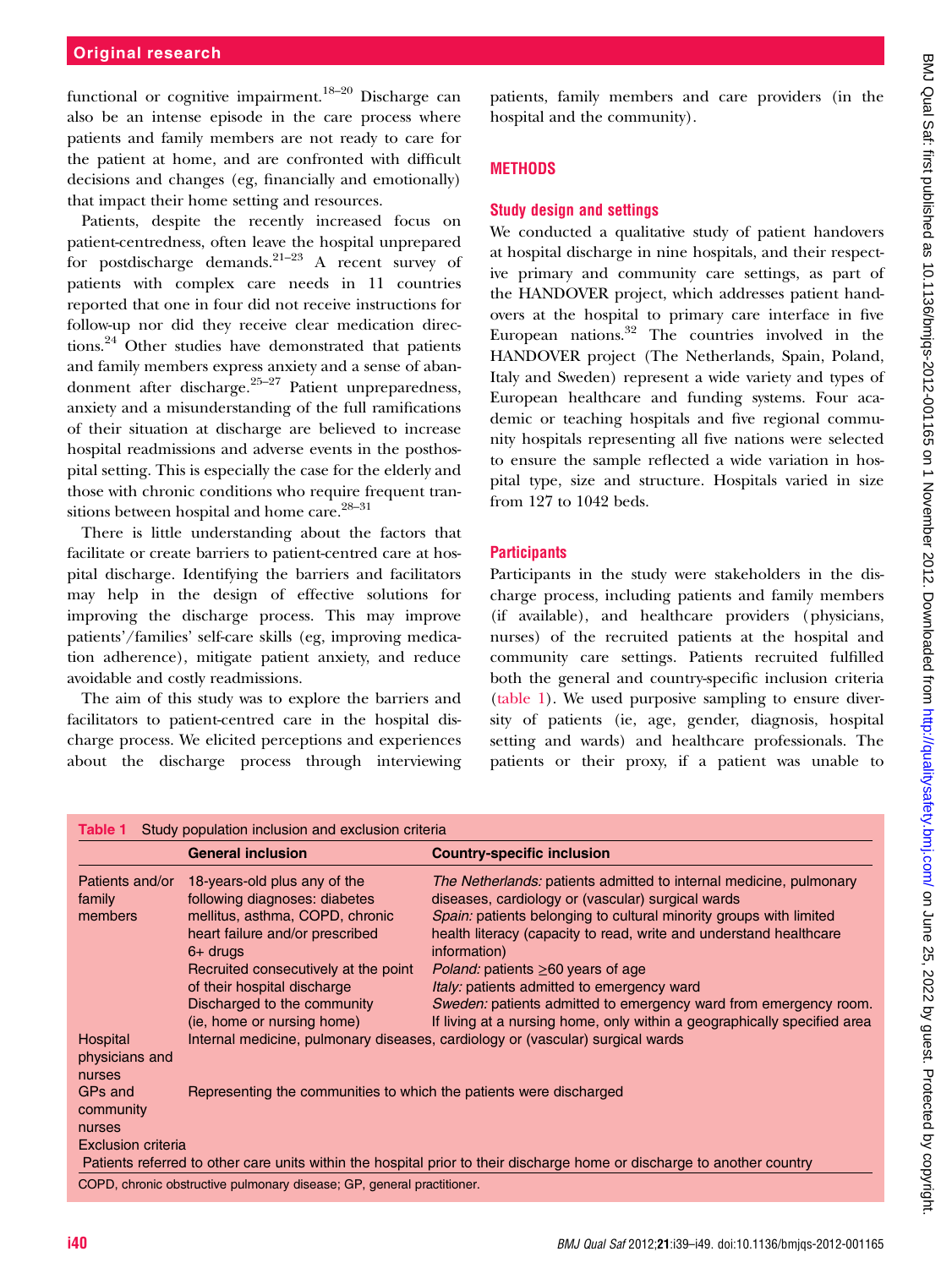participate personally due to his/her illness, were asked for written consent. Ethics approval was received at each of the five study sites. The providers were identified based on the patients they cared for and were then informed about the study and requested to participate.

## Development of interview formats

The interview guides for the individual and focus group interviews were developed during several HANDOVER Research Consortium meetings. $33$  The questions for the individual interviews were pilot-tested and refined in each country and the results were used to create the final guide. Topics that guided the question development were:

- ▸ Experiences with recent discharge processes (appreciative/problematic situations and consequences)
- ▸ Perceptions about the discharge process in general (ie, experiences, beliefs, norms, assumptions, methods, tools, barriers, facilitators)
- ▸ Perceptions about role taking, tasks and responsibilities
- ▸ Thoughts and suggestions for improving the discharge process.

# Data collection

The individual interviews were conducted with patients recently discharged from the hospital to the community (ie, nursing home or home) and with their hospital physician, hospital nurse, general practitioner (GP) and community nurse involved in the discharge process. Patients were approached before their discharge from hospital, and provided with information about the project, and the interviews were performed 3–4 weeks after discharge by two local research team members. All interviewers had experience and/or background in healthcare as researchers or as healthcare providers.

The focus group interviews were conducted separately with each stakeholder group, and varied in size from three to nine participants. The interviews were led by a trained moderator and one or two observers that completed field notes and added question prompts as needed. At the end of each focus group, the moderator summarised the discussion and allowed the participants to reflect and comment on the accuracy and validity of the information.<sup>34</sup> All interviews were audio-taped and

transcribed in the native languages according to a standardised format.

## Data analysis

The analysis consisted of two parts: the general analysis at the national level of the interviews and a subanalysis of the cross national data (figure 1).

## General analysis

The transcribed interviews were analysed using Grounded Theory, a qualitative research method focused on the identification of concepts that emerge from study interviews or observation.35 Two researchers in each country independently coded the transcripts to minimise subjectivity. Atlas.ti software V.6.0 (ATLAS.ti Scientific Software Development Company, GmbH, Berlin, Germany) was used to facilitate the coding process. Coding is the interpretative process in which conceptual labels are given to the data.<sup>35</sup> The generated codes were circulated between researchers in all countries and the list of codes was developed into a shared codebook, during a face-to-face meeting, conference calls and electronic mail correspondence (available upon request). Agreement about the meaning of the in English developed codes was achieved before the analysis stage. Regular conference calls were held to refine the codebook as codes arose during the analyses and to group the codes that were related to the same phenomenon into unique categories. Country-specific codes were used as needed. The same two researchers further analysed the data in each country until conceptual saturation was reached for that country, that is, no new codes or categories were generated.<sup>35</sup>

#### Synthesis of local analysis

Local analyses were used to report on patient-centred care and the culture $36$  and to explore the barriers and facilitators to patient-centred care in the discharge process. Three researchers (GH, HW and MF) synthesised these findings.<sup>37</sup> The categories and themes identified across the different settings were verified with the researchers from each country and an additional number of quotes from each country were provided to illustrate the findings. Finally, new hypotheses emerged as a result of the data from the local analyses.<sup>34</sup>



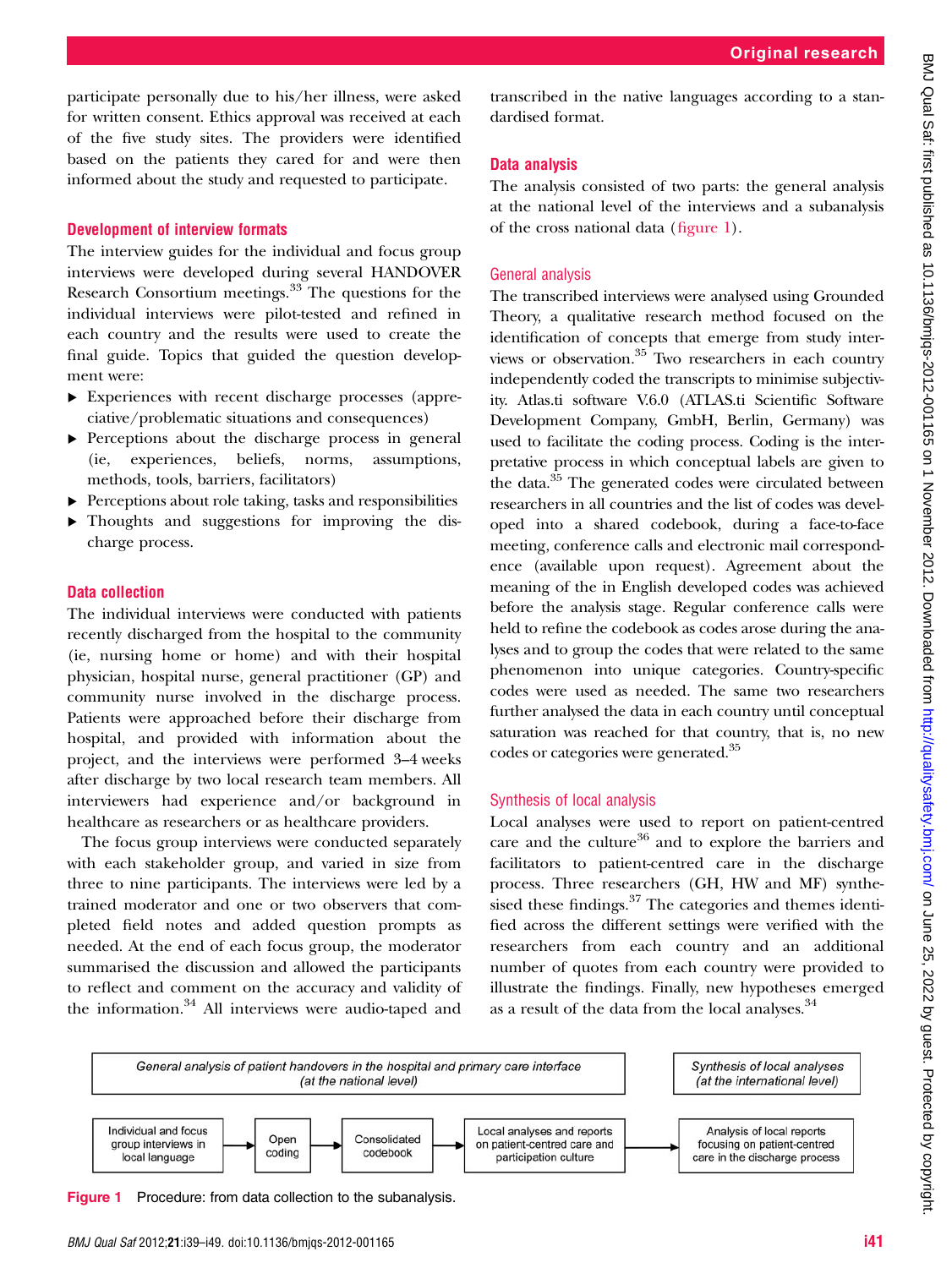# RESULTS

Overall, 192 individual interviews and 26 focus group interviews were analysed regarding patient-centred care in the discharge process of the five countries. Individual interviews were conducted with 46 hospital physicians, 38 hospital nurses, 39 GPs and 16 community nurses. 53 patients and/or family members were interviewed. Of the patients recruited, 39 could not be interviewed for various reasons. The individual interviews were evenly distributed across the countries (table 2) and across age and gender groups.

The analysis resulted in 15 categories from which four themes emerged: (I) health provider prioritisation of discharge consultations; (II) decision-making within the discharge process; (III) care provider anticipation of patient-specific needs and preferences; and (IV) organisational factors (table 3).

# Theme I: care provider prioritisation of discharge consultations

There are three categories within this theme: (1) lack of time; (2) giving priority to delivering medical or nursing care; and (3) lack of a standard discharge consultation.

# Lack of time

The main concern for hospital physicians is delivering optimal medical care to patients, either for inpatients or outpatients. Hospital care providers, patients and their family members considered it important to complete the discharge consultations with the patient and family members during the hospitalisation period, and to discuss patient preferences and follow-up needs. Healthcare providers indicated that a barrier to optimal discharge

consultations with patients and family members is a lack of time, with discharge often delegated to nurses or junior physicians. The consultations also take place at times that are convenient for the physicians, and these times often conflict with family member availability, which prevents them from being sufficiently informed.

# Giving priority to delivering medical or nursing care

The responsibility to provide medical and nursing care to many patients and the interruptions by emergency admissions often leave care providers with insufficient time to talk with patients before they leave the hospital. Hospital nurses expressed that discharge consultations are frequently held in a rush just before patients leave the hospital, increasing the risk that important patient follow-up needs are missed or insufficiently addressed in the discharge process and the handover documentation prepared for community physicians and nurses. Patients then leave the hospital with incomplete information about care following the hospitalisation, including instructions for self-management.

# Lack of a standard discharge consultation

Hospital physicians, nurses and GPs, frequently noted that at times a standard discharge consultation with patients and family members is not performed at all, especially for patients on surgical wards. Instead, the discharge information is provided piecemeal and in between other care activities. Consequently, patients, especially the elderly, often are not aware of the importance of the information provided, unable to remember the information and overwhelmed when they are suddenly told they have to leave the hospital.

|                        | <b>Individual</b><br>Interviews (n)  | Participants (n)                  |                               |                           |                          |                                  |  |
|------------------------|--------------------------------------|-----------------------------------|-------------------------------|---------------------------|--------------------------|----------------------------------|--|
| <b>Country</b>         |                                      | <b>Patients/family</b><br>members | <b>Hospital</b><br>physicians | <b>Hospital</b><br>nurses | General<br>practitioners | <b>Community</b><br>nurses/other |  |
| <b>The Netherlands</b> | 32                                   | 8                                 | 8                             | 8                         | 8                        |                                  |  |
| Spain                  | 30                                   | 8                                 | 6                             | 5                         |                          | 4                                |  |
| Poland                 | 65                                   | 23                                | 16                            | 10                        | 13                       | 3                                |  |
| <b>Italy</b>           | 27                                   | 5                                 |                               | 6                         | 5                        | 4                                |  |
| Sweden                 | 38                                   | 9                                 | 9                             | 9                         | 6                        | 5                                |  |
| <b>Total number</b>    | 192                                  | 53                                | 46                            | 38                        | 39                       | 16                               |  |
|                        | <b>Focus group</b><br>interviews (n) |                                   |                               |                           |                          |                                  |  |
| <b>The Netherlands</b> | 5                                    |                                   | 8                             | 5                         | 5                        | 6                                |  |
| Spain                  | 5                                    | 3                                 | 8                             | 6                         | 9                        | 7                                |  |
| Poland                 | 6                                    | $10*$                             |                               | $\overline{7}$            | 4                        |                                  |  |
| Italy                  | 5                                    | 9                                 | 4                             | 8                         |                          |                                  |  |
| Sweden                 | 5                                    | 8                                 | 6                             | 6                         | 6                        | 6                                |  |
| <b>Total number</b>    | 26                                   | 37                                | 30                            | 32                        | 31                       | 26                               |  |

\*Two focus group interviews were conducted with patients.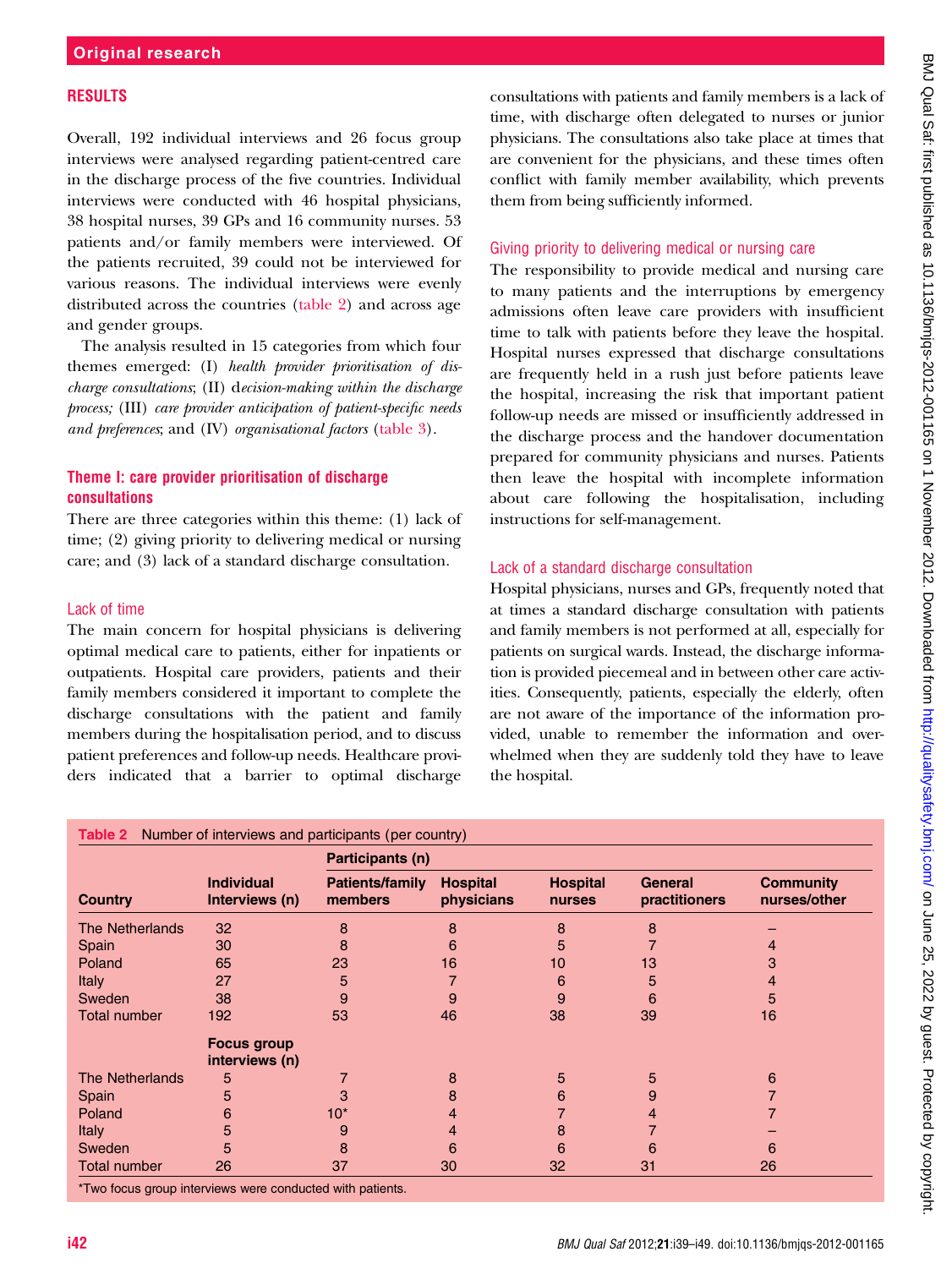| Table 3<br>Themes, categories and quotes related to handovers at patient discharge    |                                                                  |                                                                                                                                                                                                                                                                                                                                                                                                                                                                                                                                                                                                                                                                                                                                                                               |  |  |
|---------------------------------------------------------------------------------------|------------------------------------------------------------------|-------------------------------------------------------------------------------------------------------------------------------------------------------------------------------------------------------------------------------------------------------------------------------------------------------------------------------------------------------------------------------------------------------------------------------------------------------------------------------------------------------------------------------------------------------------------------------------------------------------------------------------------------------------------------------------------------------------------------------------------------------------------------------|--|--|
| <b>Theme</b>                                                                          | Category                                                         | <b>Representative quotes</b>                                                                                                                                                                                                                                                                                                                                                                                                                                                                                                                                                                                                                                                                                                                                                  |  |  |
| I. Care provider<br>prioritisation of<br>discharge<br>consultations                   | A lack of time                                                   | Hospital physician: sometimes the discharge instructions do not go well<br>enough. () because the intern is busy again or is called for an emergency.<br>Meanwhile the patient cannot wait to go home. Well, at a certain moment you<br>have to let the patient go.<br>Hospital nurse: There are communication gaps due to the rush everywhere.<br>Sometimes a patient would like to ask a question, but () the physicians are<br>in the operation room or away all day long.                                                                                                                                                                                                                                                                                                 |  |  |
|                                                                                       | Giving priority to<br>delivering medical or<br>nursing care      | Hospital physician: Our scope is restricted to pure medical care. () We are<br>not very aware of how patients are discharged.                                                                                                                                                                                                                                                                                                                                                                                                                                                                                                                                                                                                                                                 |  |  |
|                                                                                       | Lack of a standard<br>discharge<br>consultation                  | Hospital nurse: There is no specific discharge consultation with the patient.<br>() Nurses talk a lot with patients during the whole day, but there is no<br>specific moment when one says to the patient: "listen, I organised this and<br>that".                                                                                                                                                                                                                                                                                                                                                                                                                                                                                                                            |  |  |
|                                                                                       |                                                                  | GP: There are patients that are discharged and start complaining to me that<br>they did not see the physician for two weeks and suddenly were informed with:<br>"you can leave tomorrow". And on the next day there was no consult with the<br>physician on duty. Nothing, but: "you can pack your belongings".                                                                                                                                                                                                                                                                                                                                                                                                                                                               |  |  |
| II. Decision-making<br>within the discharge<br>process                                | Involving patients in<br>decisions regarding<br>their follow-up  | Patient: Three physicians arrived at my bed. My physician, the physician at the<br>ward, andthen it is like: "your treatment here is over. We found a follow-up<br>location for you. You can go." Actually, they force you () they are a bit<br>authoritarian.<br>Community nurse: It is important to be sensitive to patient needs (). But<br>there is rush and insensitivity. It would be better if everyone, starting with the<br>hospital physician, would ask the patient about what is needed.                                                                                                                                                                                                                                                                          |  |  |
|                                                                                       | Dealing with<br>competing interests                              | Hospital physician: I will never keep the patient here against its will. If a patient<br>does not want to go to a nursing home and even though the family () and<br>nurses say: "he does not take care of himself and he will fall at home" () this<br>person has the right to go home with the possibility to fall. () That the<br>patient's autonomy.<br>Hospital nurse: I understand when a patient says: "I will not take these<br>medicines". () But that is his own responsibility. Unfortunately we often see<br>such patients returning to the hospital and unfortunately this happened in this<br>case as well, because the patient did not take is blood thinning medicines<br>that's his own choice. () It [influence] stops when they leave the hospital<br>door. |  |  |
| III. Care provider<br>anticipation of<br>patient-specific<br>needs and<br>preferences | Estimating patients'<br>resources.<br>capabilities and<br>skills | Patient: After the amputation of my toes I was sent home with two sets for<br>wound care dressing and told to treat this by myself. () I got one bleeding<br>after the other.<br>Community nurse: In several occasions patients have been discharged without<br>us being informed about their insulin treatment, resulting in patients not<br>receiving insulin after discharge. Sometimes it seems that the ward personnel<br>thinks that these patients can manage everything by themselves and that they<br>are all well functioning while, in reality, they suffer from dementia.                                                                                                                                                                                         |  |  |
|                                                                                       | <b>Patient emotions</b><br>and emotional<br>support              | Relative: It was clear that my mother was frightened to go home. A little more<br>compassion and understanding would have made it much easier () Well,<br>there was a consultation just before discharge, but it was a real<br>technical-medical conversation. Not in the sense of "are you looking forward to<br>go home?"<br>Patient: It was not possible to ask something because all the time you got the<br>answer"no this is not the right moment, later".                                                                                                                                                                                                                                                                                                              |  |  |
|                                                                                       | Patient<br>preparedness for<br>discharge                         | GP: I often hear from patients that they were overwhelmed by the discharge,<br>like: "suddenly I have to go home".<br>Hospital nurse: As soon as we talked about going home we saw that he<br>panicked and got another asthma attack. We strongly had the feeling this was<br>correlated with the fear to go home. You often see these patients quickly<br>return to the hospital. I think: "this patient was not capable to go home" ()<br>apparently not with the right preconditions. For example, it would be better to                                                                                                                                                                                                                                                   |  |  |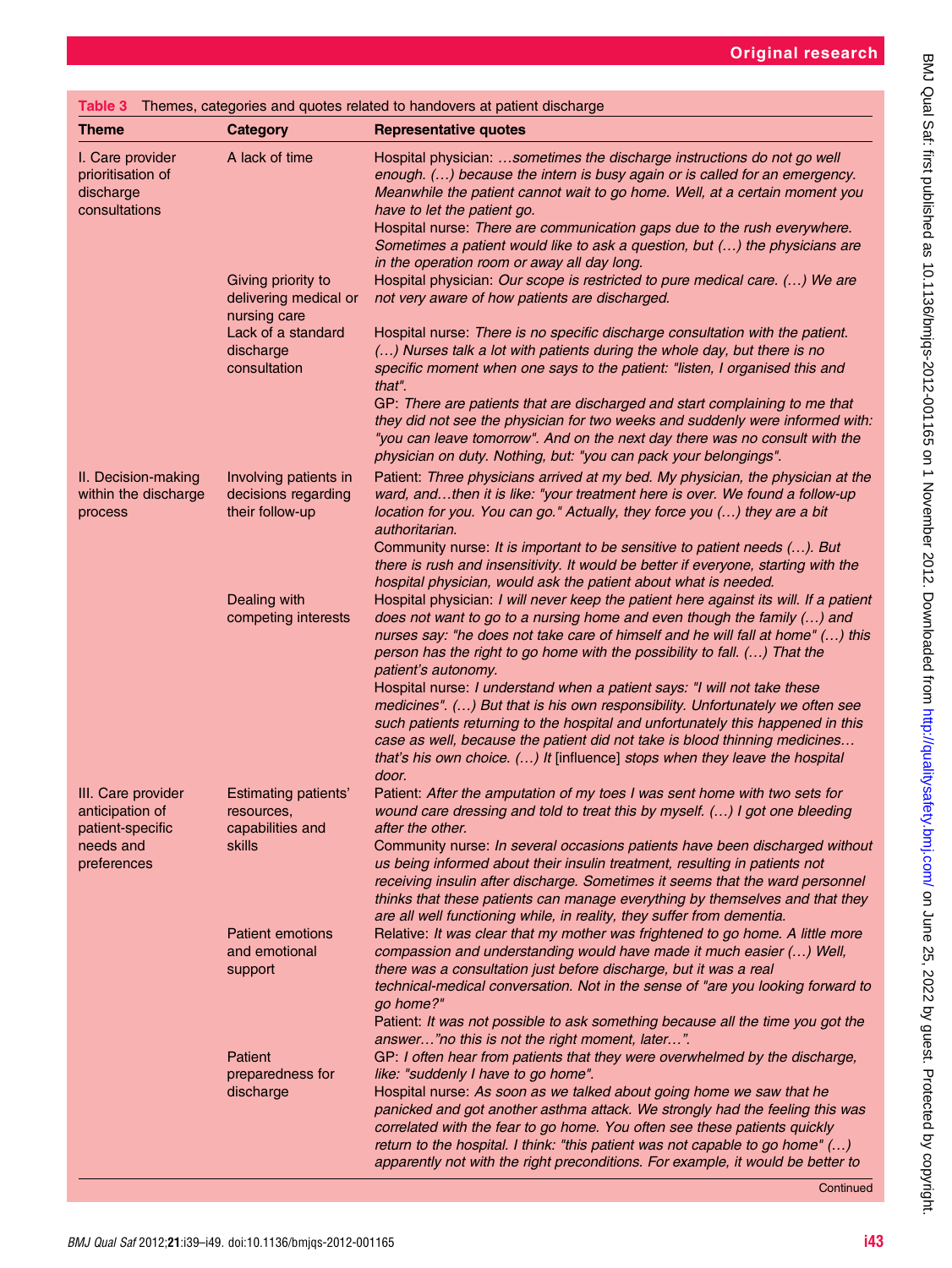| <b>Theme</b>                  | Category                                                                                | <b>Representative quotes</b>                                                                                                                                                                                                                                                                                                                                                                                                                                                                                                                                                                                                                                                                                                                                                                                                                                           |
|-------------------------------|-----------------------------------------------------------------------------------------|------------------------------------------------------------------------------------------------------------------------------------------------------------------------------------------------------------------------------------------------------------------------------------------------------------------------------------------------------------------------------------------------------------------------------------------------------------------------------------------------------------------------------------------------------------------------------------------------------------------------------------------------------------------------------------------------------------------------------------------------------------------------------------------------------------------------------------------------------------------------|
|                               |                                                                                         |                                                                                                                                                                                                                                                                                                                                                                                                                                                                                                                                                                                                                                                                                                                                                                                                                                                                        |
|                               | Quality of<br>information provided<br>at discharge to<br>patients and family<br>members | put those [COPD] patients back on the inhaler. () Now it often happens that<br>patients are using a nebuliser in the morning, are discharged in the midday<br>and have to continue with their own [different] inhalers at home while we did<br>not see if they switch easily. And that is why often things go wrong.<br>Relative: We came back home with all this drugs without the slightest idea of<br>how long the therapy was supposed to last.<br>GP: The hospital does not understand that information to the patient should be<br>restricted to one page. I see patients arriving here with a complete set of<br>brochures. () That is no information. () It only confuses or scares them.<br>You should explain the few essential things.<br>Patient: So, the cardiologist stood next to me and said all sorts of things in<br>Latin. () I do not speak Latin! |
|                               | Exchange of<br>patient-specific<br>information between<br>hospital and                  | Community nurse: A hospital should inform us about patient discharge in case<br>when a patient lives alone. These are elderly, sometimes with dementia. The<br>doctor tells him things in the hospital, but the patient has already forgotten half<br>of that when he gets home.                                                                                                                                                                                                                                                                                                                                                                                                                                                                                                                                                                                       |
|                               | community care<br>providers                                                             | Hospital physician: We sometimes give information to the community nurse<br>too late, really close to discharge and the community nurse does not have the<br>time to organise the handover.<br>Community nurse: We see patients leaving the hospital with the medical report<br>and they can have four ulcersand not a soul knows about that! Until you visit<br>them at home. That is very heavy.                                                                                                                                                                                                                                                                                                                                                                                                                                                                     |
|                               | Community care<br>providers' role in<br>monitoring patients<br>after discharge          | Patient: To be honest I did not receive any calls from my GP and I would have<br>appreciated it.                                                                                                                                                                                                                                                                                                                                                                                                                                                                                                                                                                                                                                                                                                                                                                       |
| IV. Organisational<br>factors | Shift work structures<br>of hospital care<br>providers                                  | Hospital physician: The lack of consultations with patients and family at<br>discharge has to do with work schedules of the attending physicians at the<br>ward. () We have evening shifts, night shifts, weekend shifts. () The<br>physician who takes over also needs time to get to know the patient. () This<br>means that the information exchanged is not sufficient, because you do not<br>know the patient well.<br>Patient: You constantly see new physicians () it makes you crazy, because                                                                                                                                                                                                                                                                                                                                                                  |
|                               | Accessibility of<br>hospital care<br>providers to patients                              | at a certain moment you do not know who you need.<br>GP: I think a patient should have better access to the physician who still treats<br>that patient. I mean, when this patient is recently discharged and still has a<br>question related to his hospitalisation I think it is odd that it he is advised to<br>contact the GP. At the outpatient clinic they say: "no, you cannot speak to the<br>physician".                                                                                                                                                                                                                                                                                                                                                                                                                                                       |
|                               | Pressure on<br>available hospital<br>beds                                               | Hospital nurse: Sometimes you feel that the hospital physicians have made a<br>decision about discharge, and then you feel that it is actually a little bit too<br>early, actually. But you don't have that much of a choice since the pressure is<br>high.<br>Hospital nurse: If a physician needs a hospital bed during the weekend, he or                                                                                                                                                                                                                                                                                                                                                                                                                                                                                                                           |
| GP, general practitioner.     | Discharges on<br>weekends                                                               | she will discharge the patient without any notification.<br>Patient: At Friday they told me that I could go home the next day. But the<br>offices are closed on Saturdays and they could not give me all the proper<br>discharge information and equipment. () That was not pleasant. () So I did<br>the medication and all other things on my own.                                                                                                                                                                                                                                                                                                                                                                                                                                                                                                                    |

# Theme II: decision-making within the discharge process

Two categories emerged under this theme: (1) involving patients in decisions regarding their follow-up and (2) dealing with competing interests.

# Involving patients in decisions regarding their follow-up

Comments on the involvement of patients in discharge handover decisions and decisions concerning follow-up varied widely. Some patients expressed that they had a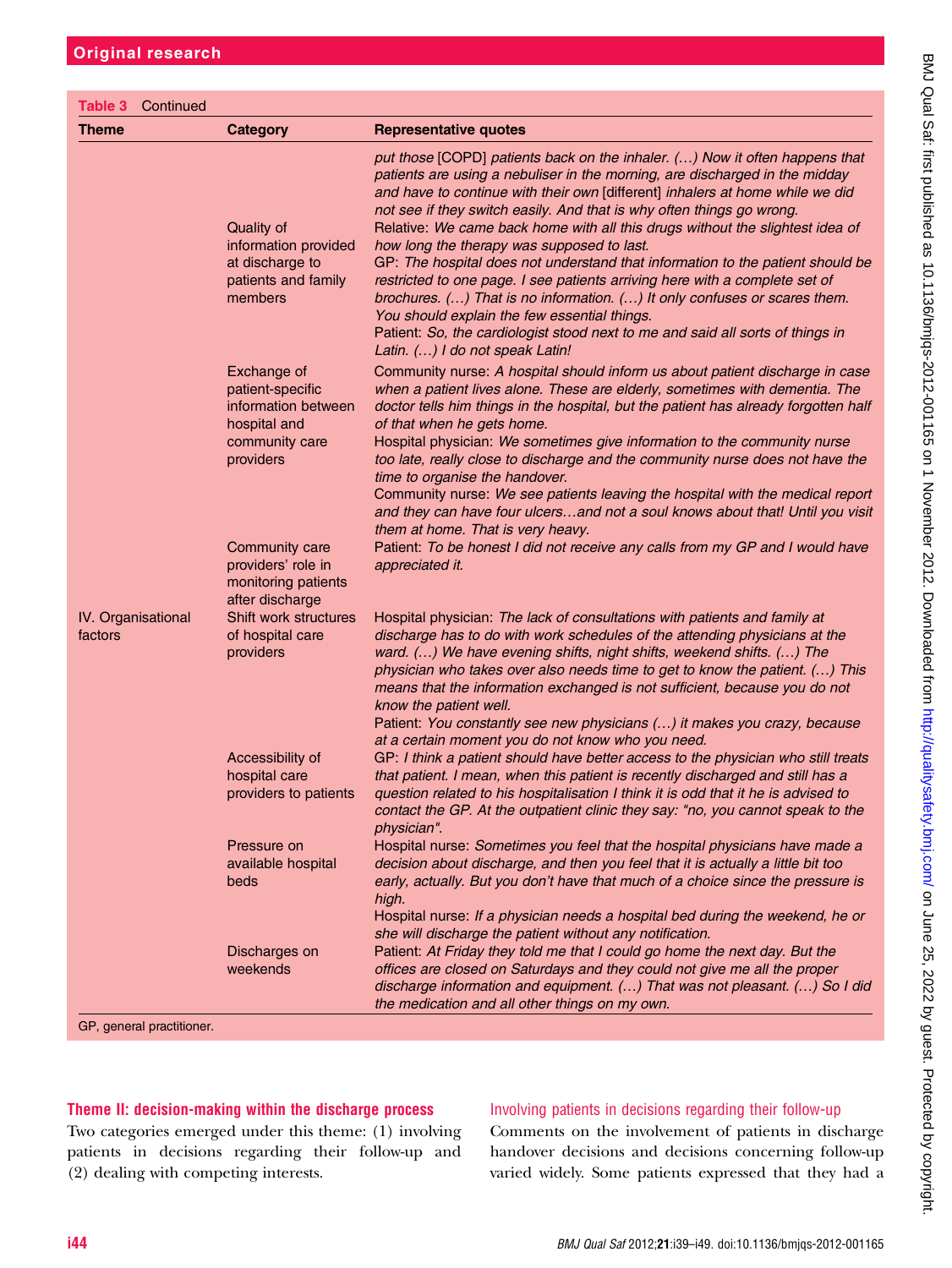voice in the choice of a nursing home or rehabilitation centre, whereas others felt they were ignored and only asked to follow their physicians' and nurses' instructions.

Patients experienced the decision about the timing of the discharge in varied ways. Several patients expressed that when they expressed that they did not feel ready to go home, they were allowed to stay in the hospital. Others felt they did not have any say in this matter or their requests were ignored. Patients and GPs mentioned instances of sudden and abrupt discharge that overwhelmed patients.

#### Dealing with competing interests

Physicians and nurses reported they face situations where patient preferences (eg, remaining in the hospital, not wanting to go to a nursing home) are in conflict with their medical, nursing needs or the administrative pressure of vacating hospital beds for other patients. Hospital physicians and nurses indicated that these problems may result in avoidable readmissions.

## Theme III: care provider anticipation of patient-specific needs and preferences

Six categories emerged around this theme: (1) estimating patients' resources, capabilities and skills; (2) patient emotions and emotional support; (3) patient readiness for discharge; (4) quality of information provided at discharge to patients and family members; (5) exchange of patient-specific information between hospital and community care providers; and (6) community care providers' role in monitoring patients after discharge.

#### Estimating patients' resources, capabilities and skills

Patients and community care providers commented that patient-specific resources, self-management capabilities and skills are often overestimated or not critically assessed. As a result, patients may be discharged without sufficient medications or other supplies, or without detailed instructions to the patient or carers for how to perform simple procedures such as changing a wound dressing.

#### Patient emotions and emotional support

Hospital nurses in particular recognised the need for emotional support for patients at discharge. In contrast, patients and family members mentioned that there was little awareness of the patient's emotional status and needs by care providers, who rarely demonstrated compassion, efforts to listen to the patient, and to reassure patients and families about their concerns. Patients and family members perceived this as a small timeinvestment from care providers and commented that hospital physicians and nurses appeared to focus primarily on medical or nursing needs. Care providers commented on lack of time and normal care routines as barriers to more effectively addressing the emotional needs of patients and family members.

#### Patient preparedness for discharge

Care providers commented on the value of preparing patients for discharge, particularly those who need to perform more complex or technical care at home, and that more attention should be paid to encouraging patients to effectively perform monitored self-care activities in the hospital before discharge. However, patients and GPs also mentioned examples of sudden and abrupt discharge that overwhelmed patients. On the other hand, healthcare providers mentioned situations where they tried to prepare patients for discharge by informing them early in the day or hospitalisation about the expected discharge date or, if possible, by prolonging the hospital stay.

# Quality of information provided to patients and family members

Hospital and community nurses, GPs and patients indicated that patients often receive insufficient instructions concerning their follow-up. For example, a patient who was required to inject a medication at home noted that no instructions or demonstration of how to inject the medication had been given before discharge. Information provided at discharge is often perceived to be unclear or it is given too fast with no time for questions or clarifications. Patients reported that healthcare professionals often used medical-technical jargon they were unable to understand, and community care providers reported that patients received an overload of nonprioritised written and verbal information at discharge, which lead to confusion and prevented patients from remembering key aspects of their follow-up care. Hospital nurses described various approaches to improve clarity of information and to ensure patients understood the most important aspects relevant to follow-up, including involving family members in discharge process, demonstrating and monitoring self-care activities, checking if patients understood the information and highlighting the important information in a discharge letter.

# Exchange of patient-specific information between hospital and community care providers

Community care providers noted that the timely exchange of patient-specific information is important and supports anticipating patient preferences and needs at discharge. Descriptions of patients' social and emotional status (ie, living alone, dementia symptoms,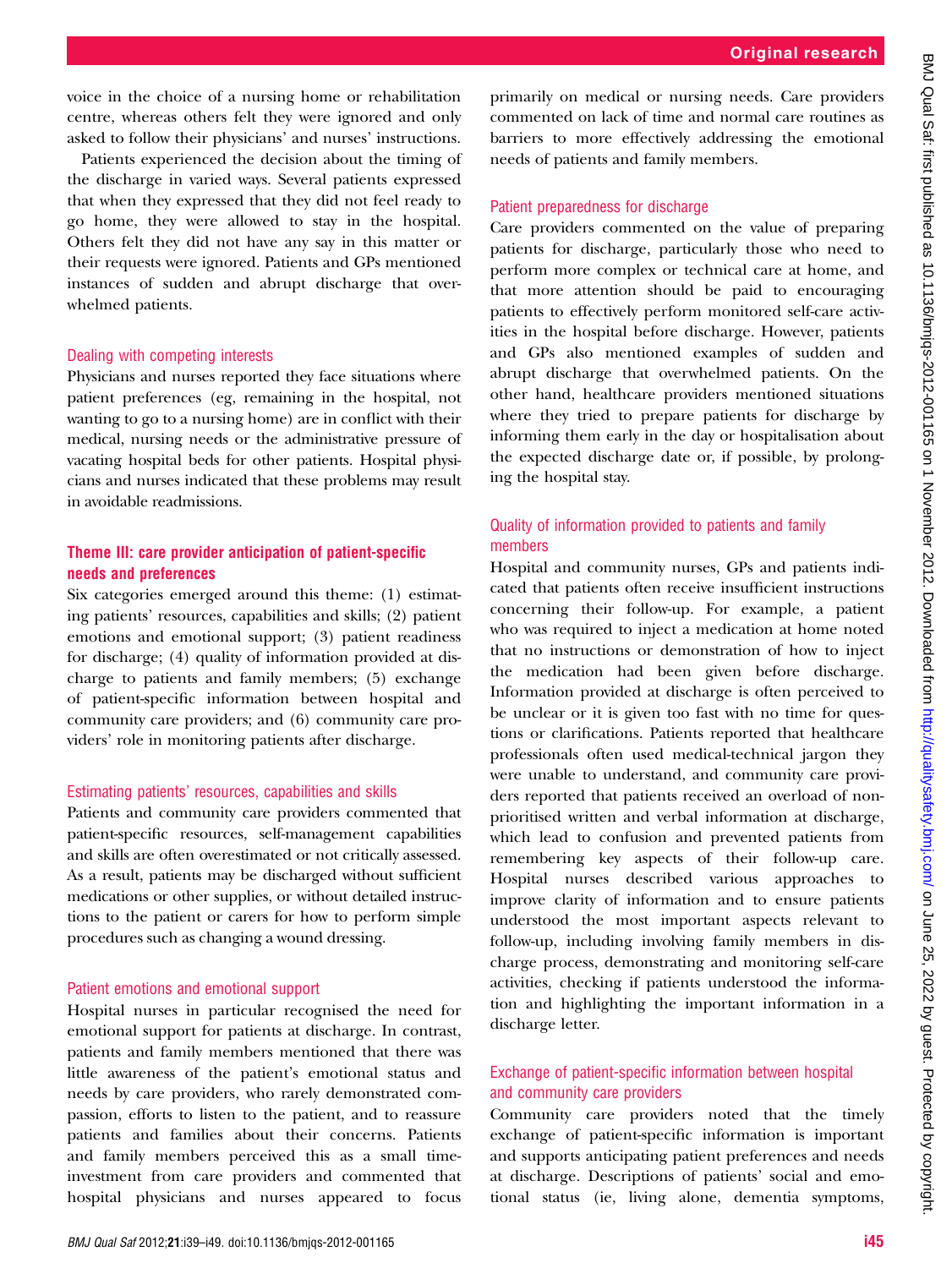depression, agitation) were reported to be important in addressing specific follow-up care needs. Several community care providers noted that this type of key information often is not present or deficient.

# Community care providers' role in monitoring patients after discharge

Finally, patients and GPs believe it is important that community care providers check with patients whether there are unresolved issues to be dealt with. Patients indicated that this frequently does not happen and GPs concurred. GPs admitted this likely has to do with a lack of time and resources.

## Theme IV: organisational factors

Four categories related to this theme: (1) shift work structures of the hospital care providers; (2) accessibility of hospital care providers to patients; (3) pressure on available hospital beds; and (4) discharges on weekends.

#### Shift work structures of hospital care providers

Hospital care providers indicated that the lack of discharge consultations with patients and family members relates to the structure of hospital physicians' and nurses' work shifts. Patient discharge is often performed by physicians and nurses who do not have an ongoing relationship with the patient or family. Care providers and patients described patients being discharged by care providers who just started their shift or rotation and were not acquainted with the patient's history, needs for community services or preferences. The involvement of multiple personnel sometimes also causes confusion at discharge as patients received contradicting information from different members of the healthcare team.

## Accessibility of hospital care providers to patients

Hospital nurses, patients and GPs mentioned difficulties in identifying and contacting the physician or nurse who treated them in the hospital. Patients are often advised to contact their GP, while GPs are not always up-to-date with the treatment that was provided and the follow-up that was advised during the hospitalisation.

## Pressure on available hospital beds

One factor reported by hospital care providers in pushing for early discharges was financial drivers and the lack of available hospital beds that requires patients to be discharged, even when the patients may not be ready to go home.

# Discharges on weekends

A particular problem involved patients discharged just before or during the weekend. Although hospital care providers expressed these discharge situations require specific attention, patients and their GPs experienced problems with receiving immediate home care, equipment and medication during out of office and weekend hours. Moreover, the window of opportunity to arrange the necessary community care is small as discharge planning is decided or conveyed very late during the patient's hospitalisation.

# **DISCUSSION**

To our knowledge, this is the first study that investigated patient-centred practice at hospital discharge based on the perceptions and experiences of patients, family members and care providers in the hospital and community. Patients, family members and care providers report various factors that facilitate or present barriers to patient-centred care in the hospital discharge process. Four themes emerged from this study: care provider prioritisation of discharge consultations; decision-making within the discharge process; care provider anticipation of patient-specific needs and preferences; and the role of organisational factors.

Our findings indicate that to a considerable extent patient-centred care is influenced by the behaviours of the health professionals and by organisational aspects beyond the direct influence of these professionals (ie, organisational factors). Our results suggest that both domains are intertwined. In the context of the three maxims of patient-centredness, $16$  our findings indicate that in the discharge process the needs of the patient do not often come first. Discharge planning occurs hurriedly just before the patient leaves the hospital, and a standard discharge consultation with the patient appears to be largely lacking. Interviews suggest this occurs due to a lack of time and the prioritisation by healthcare providers on providing urgent medical or nursing care to the patient or more likely to other patients.

Second, decisions *about* the patient are not always made with the patient. Decisions concerning discharge date and follow-up are made by healthcare providers without input of the patient or carers, often due to a lack of time and the pressure on available beds and available resources in the hospital and community. This likely is another important area for improvement, as studies demonstrate that the quality and safety of care and patient satisfaction increases, and healthcare costs decrease, when providers, patients and family members work in partnership.<sup>38–41</sup>

Third, many patients are discharged without specific information, instructions and without postdischarge care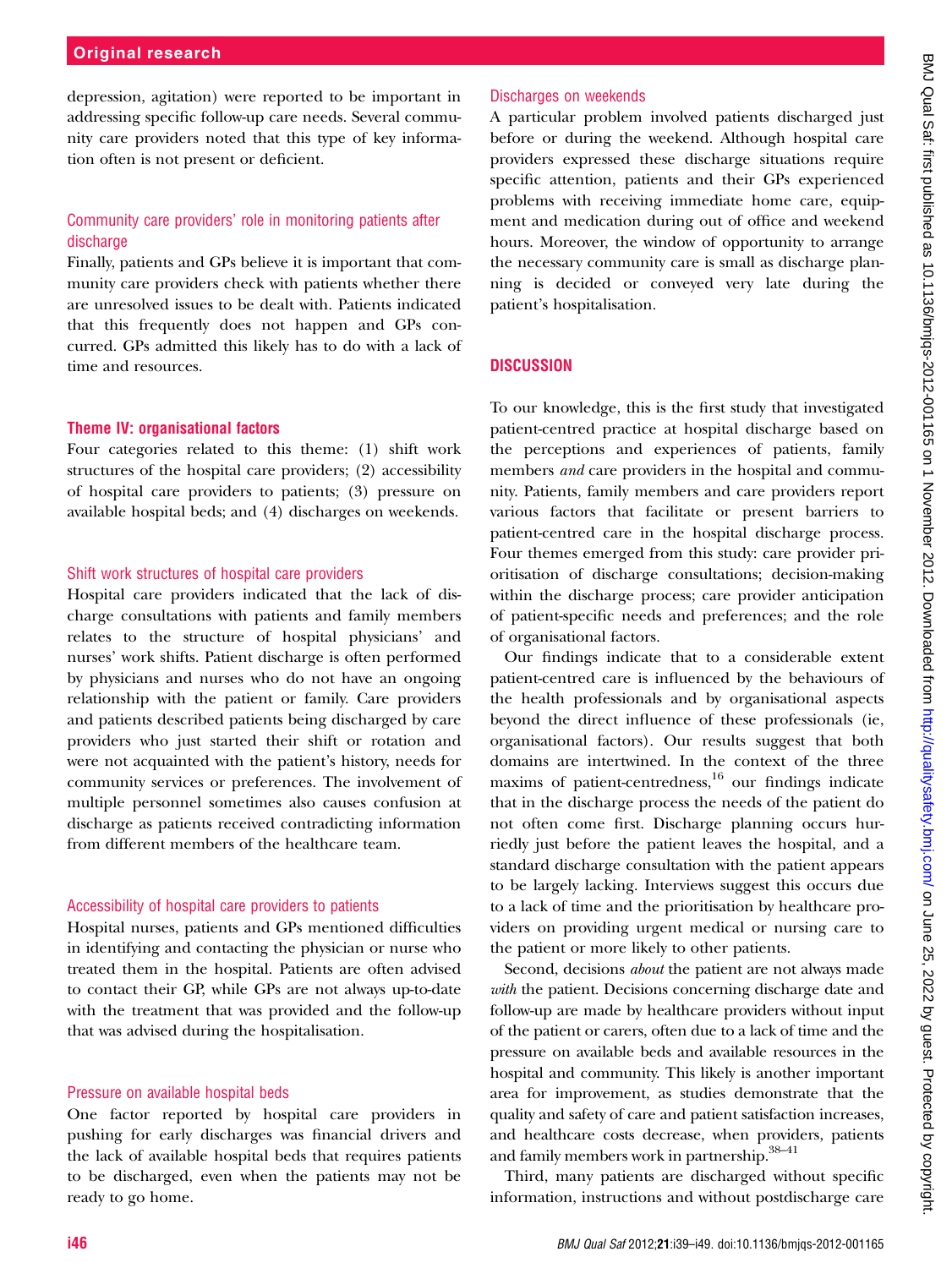being tailored to their individual preferences and needs. This is due to an over or lack of estimation of the patient's capabilities, their degree of informal support and emotional needs. As a result, patients leave the hospital uninformed about the details of their posthospital care, and may feel unprepared and anxious. The patient's preparedness for discharge involves more than physical function readiness $42$  and should include also emotional, cognitive and psychosocial readiness,43 44 as well as the readiness of family members who will be caregivers. Many of the care providers recognise the importance of these aspects, but are often frustrated by their inability to discharge patients at the optimal moment, due to hospital bed availability for new patients and the limited availability of community care resources. Healthcare providers need to deal with conflicting pressures.<sup>45</sup>

Care providers informing patients about discharge repeatedly and in multiple-steps, providing information to patients about the expected discharge date early in the hospitalisation, and checking if patients understood the information were perceived as important facilitators to patient-centred care in the discharge process. Finally, patient and healthcare provider experiences demonstrate that it is essential that the GP and community nurses are informed well before the actual discharge date about the patient's hospitalisation history, home setting, emotional needs and eventual discharge plan. This will help ensure continuity of care with community care providers able to provide postdischarge care that helps to reduce the likelihood of unnecessary hospital readmissions.

Our study has several limitations. Patient-centred care was analysed and compared between the five countries that have their own distinct healthcare delivery and funding systems. These systems have unique legislative and organisational characteristics, and perform within different constraints while serving different patient populations. Not all findings were found across all five study sites. For example, we did not find comments on patient involvement in decision-making in the data from Spain. Spanish patients participating in the study were members of ethnic minority groups with low health literacy, which may contribute to differences in the desire for involvement.

Second, the interviews were transcribed in the native languages of the five countries, which may have increased the chances of errors and variations in the interpretation of the data. $46$  All efforts were made to ensure the methodological rigour and validity of the translations from English to the native languages as well as back to English across the study sites by using a standardised code book, meeting frequently, sharing and comparing our results, and by performing a pilot analysis. Finally, local influences on the quality of patientcentred care may be underappreciated and our findings may not be generalisable to other healthcare systems.

# Original research

Future interventions at enhancing patient preparedness for discharge should be directed both at the level of the care provider's attitudes and at their organisational level, with a focus on improving the interactions among care providers, patients and family members, as well as to improving the interactions between hospital and community care providers. One intervention to be tested is a standard discharge handover protocol to offer patients and healthcare professionals a well thought out approach to these handovers. Additional promising interventions consistent with our findings include: educating and training care providers on aspects of patient-centred care,  $4748$ and a formalised face-to-face discharge consultation, in an interruption-free location, for patients who are about to be discharged. The patients should be assessed for their level of understanding and to repeat or elaborate information.49–<sup>51</sup> Specific tools to facilitate the information exchange to patients and family members might include the use of pictures, video and storyboards.<sup>52</sup> <sup>53</sup> Electronic notifications can be used to communicate the patient's medical and psychosocial information, in time, to community care providers. $54 \times 55$  These initiatives can improve patient preparedness, reliability of patient care and greatly enhance the value of healthcare.<sup>56 57</sup>

## **CONCLUSIONS**

This study considerably improves our understanding of barriers and facilitators that can help or compromise patient preparedness for the discharge process. The use of individual and focus group interviews provided valuable insights into attitudinal and external aspects that influence patient-centred care during the discharge process. Overlooking these facilitators and barriers can often undermine the success of clinical interventions that have been used to address handover inefficiencies.<sup>58</sup> <sup>59</sup> Patient-centred discharge care processes should address two types of interactions: interactions among the care provider, patient and their family members, and the interactions between the hospital and community care providers. We hypothesise that the quality of these interactions is determined by the extent to which care providers, driven by their attitudes and their organisation of care, are willing and able to accommodate patient-specific needs and preferences.

#### Author affiliations

<sup>1</sup>Scientific Institute for Quality of Healthcare (IQ healthcare), Radboud University Nijmegen Medical Centre, Nijmegen, The Netherlands <sup>2</sup>Department of Neurobiology, Care Sciences and Society, Karolinska Institutet, Stockholm, Sweden

5 Department of Health Studies, University of Stavanger, Stavanger, Norway

<sup>3</sup> Department of Social Work, Karolinska University Hospital, Stockholm, Sweden

<sup>4</sup> Patient Safety Center, University Medical Center Utrecht, Utrecht, The **Netherlands**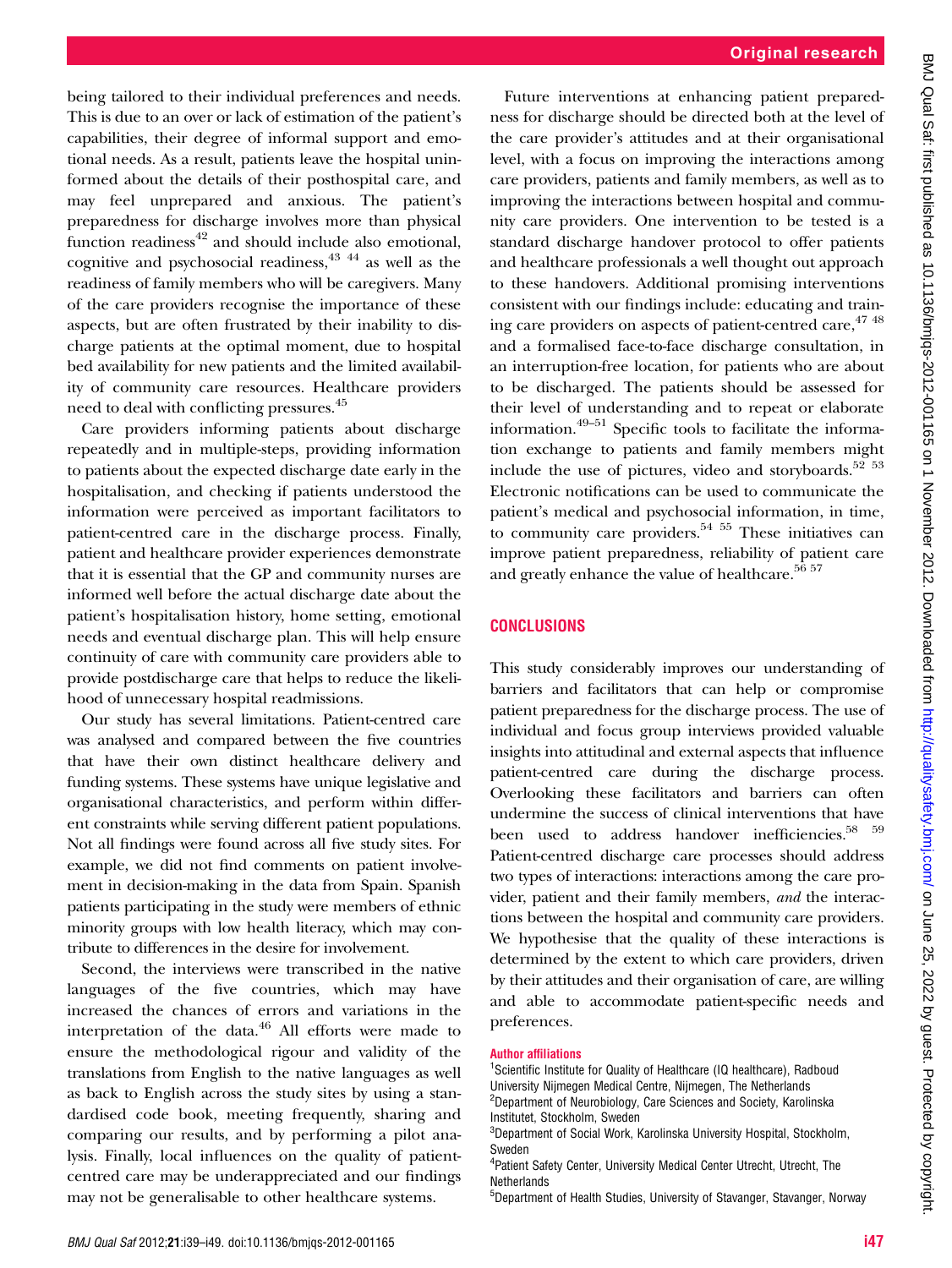# Original research

<sup>6</sup>School of Medicine, University College Cork, Cork, Ireland

<sup>7</sup> National Center for Quality Assessment in Health Care, Krakow, Poland 8 Avedis Donabedian Institute, Universidad Autónoma de Barcelona and CIBER

Epidemiology and Public Health (CIBERESP), Barcelona, Spain

<sup>9</sup>Clinical Risk Management and Patient Safety Centre, GRC, Tuscany Region, Florence FI, Italy

<sup>10</sup>Centre for Clinical Governance Research in Health, University of New South Wales, Sydney, New South Wales, Australia

<sup>11</sup> Faculty of Health Sciences, University of Southampton, Southampton, UK <sup>12</sup>Department of Primary Care, Radboud University Nijmegen Medical Centre, Nijmegen, The Netherlands

13Kalorama Foundation, Nijmegen, The Netherlands

Acknowledgements We thank all the healthcare providers, patients and their family members who participated in this study.

The European HANDOVER Research Collaborative consists of Venneri F, Molisso A (Azienda Sanitaria Firenze, Italy), Albolino S, Toccafondi G (Clinical Risk Management and Patient Safety Center, Tuscany Region, Italy), Barach P, Gademan P, Göbel B, Johnson J, Kalkman C, Pijnenborg L (Patient Safety Center, University Medical Center Utrecht, Utrecht, The Netherlands), Wollersheim H, Hesselink G, Schoonhoven L, Vernooij-Dassen M, Zegers M (Scientific Institute for Quality of Healthcare, Radboud University Nijmegen Medical Centre, Nijmegen, The Netherlands), Boshuizen E, Drachsler H, Kicken W, van der Klink M, Stoyanov S (Centre for Learning Sciences and Technologies, Open University, Heerlen, the Netherlands), Kutryba B, Dudzik-Urbaniak E, Kalinowski M, Kutaj-Wasikowska H (National Center for Quality Assessment in Health Care, Krakow, Poland), Suñol R, Groene O, Orrego C (Avedis Donabedian Institute, Universidad Autónoma de Barcelona, Barcelona, Spain), Öhlén G, Airosa F, Bergenbrant S, Flink M, Hansagi H, Olsson M (Karolinska University Hospital, Stockholm, Sweden), Lilford R, Chen Y-F, Novielli N, Manaseki-Holland S (University of Birmingham, Birmingham, UK).

**Contributors** All authors had full access to all of the data in the study and can take responsibility for the integrity of the data and the accuracy of the data analysis. Study design: GH, MF, MO, PB, JKJ, LS, MVD and HW. Acquisition of data: GH, MF, ED-U, CO and GT. Analysis and interpretation of data: GH, MF, MO, PB, ED-U, CO, GT, JKJ, LS, MVD and HW. Drafting of the manuscript: GH and MF. Critical revision of the manuscript for important intellectual content: GH, MF, MO, PB, CK, JKJ, LS, MVD and HW. Study supervision: MO, LS, MVD and HW.

Funding This study was supported by a grant from the European Union, the Framework Programme of the European Commission (FP7-HEALTH-F2– 2008-223409). The study sponsor had no role in the study design; collection, analysis and interpretation of the data; or in the writing of the article and decision to submit the article for publication.

#### Competing interests None.

Ethics approval Ethics approval provided by an Ethics Committee within each participating country.

Provenance and peer review Not commissioned; externally peer reviewed.

Data sharing statement Data are available on request from the corresponding author.

**Open Access** This is an Open Access article distributed in accordance with the Creative Commons Attribution Non Commercial (CC BY-NC 3.0) license, which permits others to distribute, remix, adapt, build upon this work noncommercially, and license their derivative works on different terms, provided the original work is properly cited and the use is non-commercial. See: http:// creativecommons.org/licenses/by-nc/3.0/

#### **REFERENCES**

- Winefield H, Murrell T, Clifford J, et al. The search for reliable and valid measures of patientcentredness. Psychol Health 1996;11:811–24.
- 2. Mead N, Bower P. Measuring patient-centeredness: a comparison of three observation-based instruments. Patient Educ Couns 2000;39:71–80.
- 3. Mead N, Bower P. Patient-centredness: a conceptual framework and review of the empirical literature. Soc Sci Med 2000;51:1087–110.
- 4. Stewart M. Towards a global definition of patient centered care. BMJ 2001;233:444–5.
- 5. Mead N, Bower P. Patient-centered consultations and outcomes in primary care: a review of the literature. Patient Educ Couns 2002;48:51–61.
- 6. Epstein RM, Franks P, Fiscella K, et al. Measuring patient-centered communication in patient-physician consultations: theoretical and practical issues. Soc Sci Med 2005;61:1516-28.
- 7. Wolf DM, Lehman L, Quinlin R, et al. Effect of patient-centered care on patient satisfaction and quality of care. J Nurs Care Qual 2008;23:316–21.
- 8. Epstein RM, Fiscella K, Lesser CS, et al. Why the nation needs a policy push on patient-centered health care. Health Aff 2010;29:1489–95.
- Institute of Medicine. Crossing the quality chasm: a new health system for the twenty-first century. Washington: National Academies Press, 2001.
- 10. McCormack B. A conceptual framework for person-centred practice with older people. Int J Nurs Pract 2003;9:202-9.
- 11. ACSQHC. Patient-centered care: improving quality and safety by focusing care on patients and consumers. Discussion paper. Sydney: Draft for public consultation, 2010.
- 12. Gerteis M, Edgman-Levitan S, Daley J, et al. Through the patient's eyes: understanding and promoting patient-centered care. San Francisco: Jossey-Bass, 1993.
- 13. Goodrich J, Cornwell J. Seeing the person in the patient: the point of care review paper. London: The King's Fund, 2008:1–63.
- 14. Shaller D. Patient centered care: what does it take? USA: Picker Institute and The Commonwealth Fund, 2007.
- 15. Cronin C. Patient-centered care—an overview of definitions and concepts. Washington, DC: National Health Council, 2004.
- 16. Berwick DM. What 'patient-centered' should mean: confessions of an extremist. Health Aff 2009;28:w555–65.
- 17. Arora VM, Prochaska ML, Farnan JM, et al. Problems after discharge and understanding of communication with their primary care physicians among hospitalized seniors: a mixed methods study. J Hosp Med 2010;5:385–91.
- 18. Coleman EA. Falling through the cracks: challenges and opportunities for improving transitional care for persons with continuous complex care needs. J Am Geriatr Soc 2003;51:549–55.
- 19. Naylor M, Bowles K, Brooten D. Patient problems and advanced practice nurse interventions during transitional care. Public Health Nurs 2000;17:94–102.
- 20. Coleman EA, Mahoney E, Parry C. Assessing the quality of preparation for post-hospital care from the patient's perspective: the care transitions measure. Med Care 2005;43:246–55.
- 21. Martens KH. An ethnographic study of the process of medication discharge education (MDE). J Adv Nurs 1998;27:341–8.
- 22. Parry C, Coleman EA, Smith JD, et al. The care transitions intervention: a patient-centered approach to ensuring effective transfers between sites of geriatric care. Home Health Care Serv Q 2003;22:1–17.
- 23. Bull MJ, Kane RL. Gaps in discharge planning. J Appl Gerontol 1996;15:486–500.
- 24. Schoen C, Osborn R, Squires D, et al. New 2011 survey of patients with complex care needs in eleven countries finds that care is often poorly coordinated. Health Aff 2011;30:2437–48.
- 25. Mistiaen P, Duijnhouwer E, Wijkel D, et al. The problems of elderly people at home one week after discharge from an acute care setting. J Adv Nurs 1997;25:1233–40.
- 26. Slieper CF, Hyle LR, Rodriguez MA. Difficult discharge: lessons from the oncology setting. Am J Bioeth 2007;7:29–37.
- 27. Naylor MD. Transitional care of older adults. Annu Rev Nurs Res 2002;20:127–47.
- 28. Forster AJ, Clark HD, Menard A, et al. Adverse events among medical patients after discharge from hospital. CMAJ 2004;170:345-9.
- 29. Forster AJ, Murff HJ, Peterson JF, et al. The incidence and severity of adverse events affecting patients after discharge from the hospital. Ann Intern Med 2003;138:161–7.
- 30. Forster AJ, Murff HJ, Peterson JF, et al. Adverse drug events occurring following hospital discharge. J Gen Intern Med 2005;20:317–23.
- 31. Mistiaen P. Hospital discharge: problems and interventions (PhD thesis). NIVEL, 2007.
- 32. The HANDOVER Research Consortium project, FP7-HEALTH-F2– 2008-223409, see<http://www.handover.eu>.
- 33. Hansagi H, Olsson M, Glas S, et al. Report on the barriers and facilitators to effective handovers in the social, linguistic and technological context in which they take place. Utrecht, The Netherlands: Utrecht Medical Center, 2010.